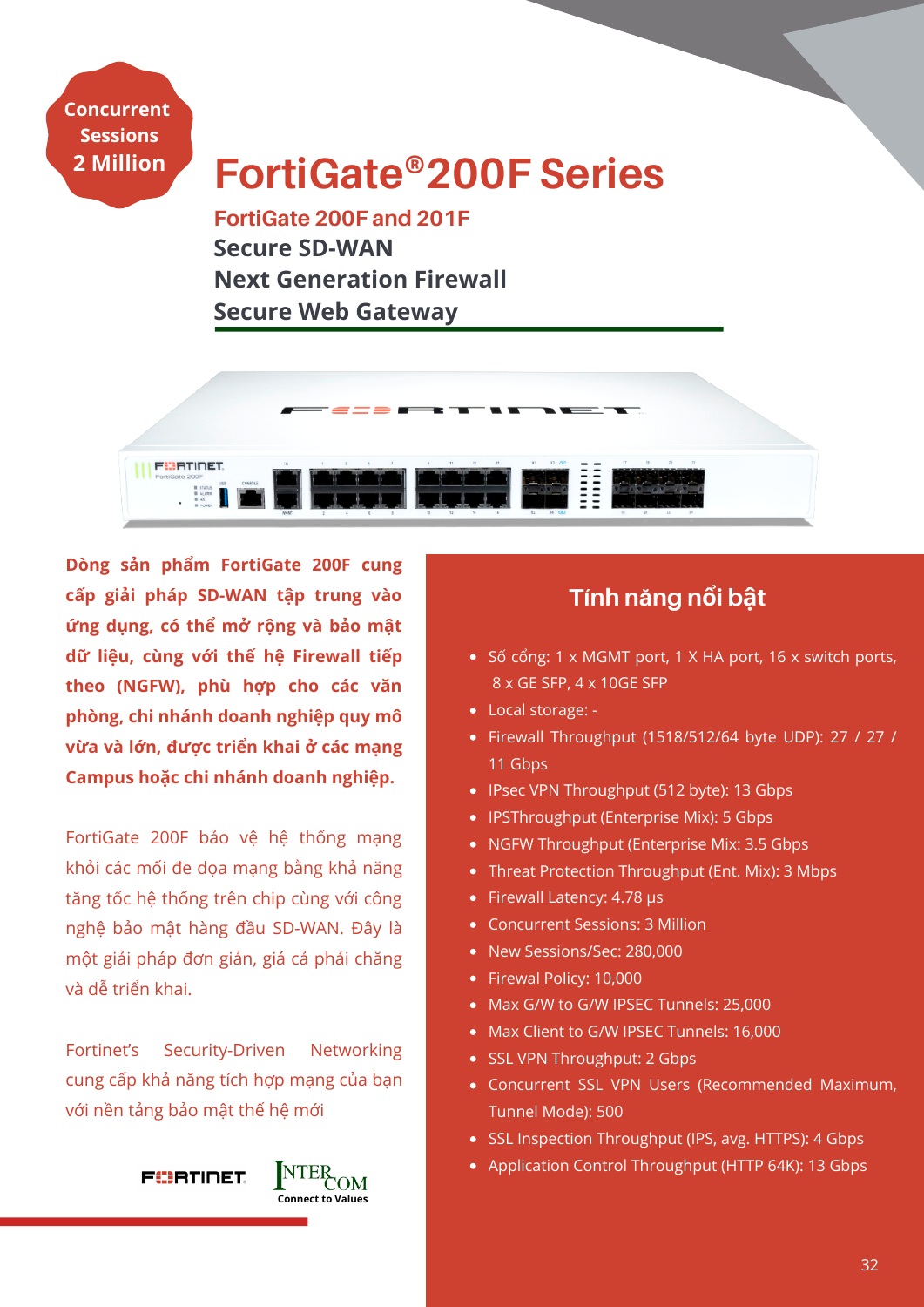FortiGate 200F/201F



## Interfaces

- 1. 2x GE RJ45 HA/MGMT Ports
- 2. 16x GE RJ45 Ports
- 3. 2x 10 GE SFP+ Slots
- 4. 2x 10 GE SFP+ FortiLink Slots
- 5. 8x GE SFP Slots





FortiGate 200F deployment in Enterprise Branch (Secure SD-WAN)



Web Applica



## FortiGate 200F SWG deployment FortiGate 200F deployment in Campus (NGFW)

| <b>Bundles</b>                                                            | 360<br><b>Protection</b> | <b>Enterprise</b><br><b>Protection</b> | <b>UTM</b> | <b>Thread</b><br><b>Protection</b> |
|---------------------------------------------------------------------------|--------------------------|----------------------------------------|------------|------------------------------------|
| FortiCare                                                                 | <b>ASE</b>               | 24/7                                   | 24/7       | 24/7                               |
| FortiGuard App Control Service                                            |                          |                                        |            |                                    |
| FortiGuard IPS Service                                                    | a                        |                                        |            |                                    |
| FortiGuard Advanced Malware Protection (AMP) - Antivirus, Mobile Malware, |                          |                                        |            |                                    |
| Botnet, CDR, Virus Outbreak Protection and FortiSandbox Cloud Service     |                          |                                        |            |                                    |
| FortiGuard Web Filtering Service                                          | O                        | Ð                                      |            |                                    |
| FortiGuard Antispam Service                                               |                          |                                        |            |                                    |
| FortiGuard Security Rating Service                                        |                          |                                        |            |                                    |
| FortiGuard Industrial Service                                             |                          |                                        |            |                                    |
| FortiCASB IoT Detection Service <sup>2</sup>                              |                          |                                        |            |                                    |
| FortiConverter Service                                                    |                          |                                        |            |                                    |
| IPAM Cloud <sup>2</sup>                                                   |                          |                                        |            |                                    |
| SD-WAN Cloud Orchestrator Entitlement <sup>2</sup>                        |                          |                                        |            |                                    |
| SD-WAN Cloud Assisted Monitoring                                          |                          |                                        |            |                                    |
| SD-WAN Overlay Controller VPN Service                                     |                          |                                        |            |                                    |
| FortiAnalyzer Cloud                                                       |                          |                                        |            |                                    |
| FortiManager Cloud                                                        |                          |                                        |            |                                    |

1.24/7 plus Advanced Services Ticket Handling 2. Available when running FortiOS 6.4